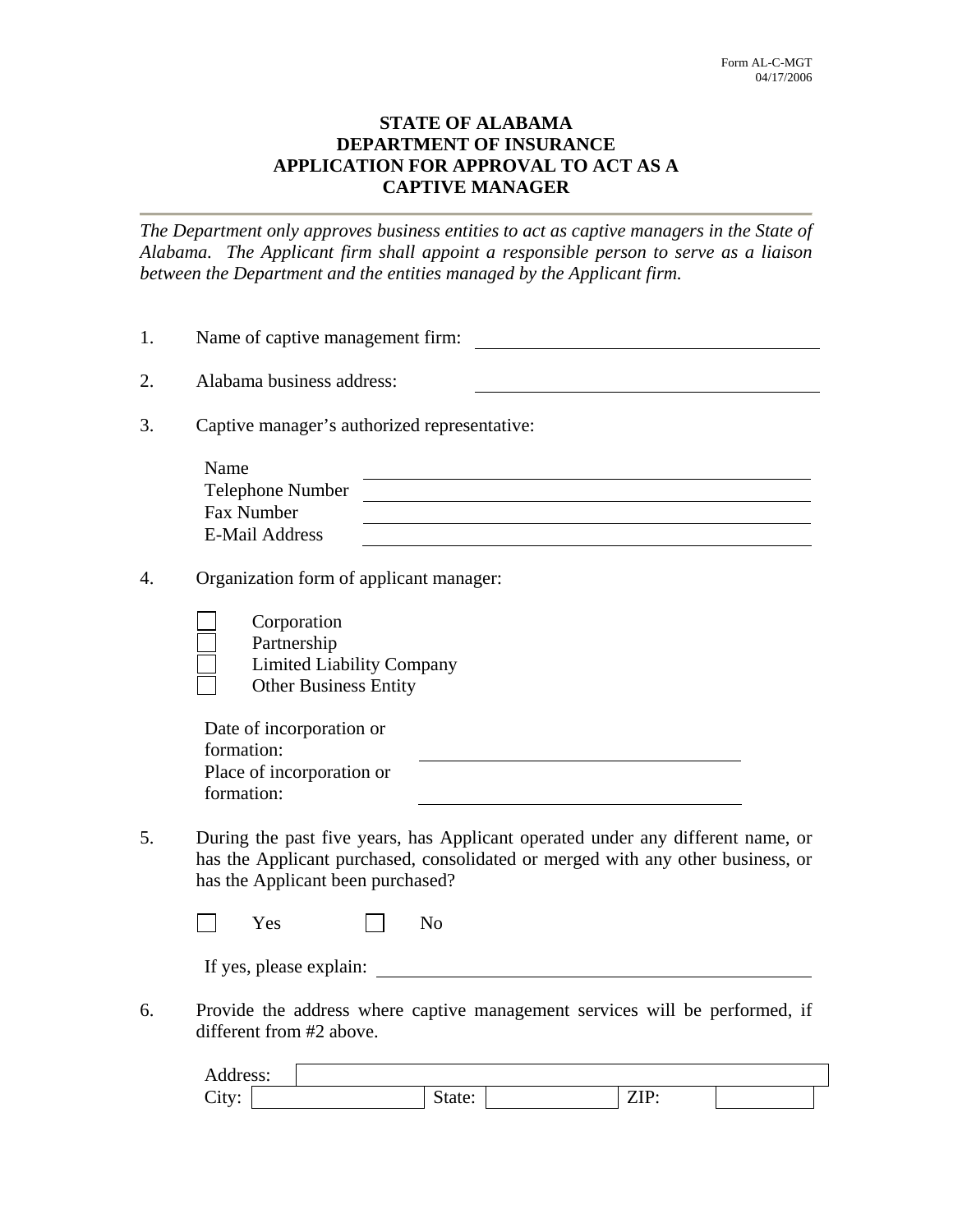## 7. Please provide the following information about the Applicant:

a. Location where captive records will be maintained, if different from #2 above:

| Address:      |       |                          |                                     |                                                                                                                              |      |  |
|---------------|-------|--------------------------|-------------------------------------|------------------------------------------------------------------------------------------------------------------------------|------|--|
| City:         |       |                          | State:                              |                                                                                                                              | ZIP: |  |
| $\mathbf b$ . |       |                          |                                     | Names and titles of all staff (include resumes for each, except clerical<br>staff and attach additional pages if necessary): |      |  |
|               |       | Principles/Partners      |                                     |                                                                                                                              |      |  |
|               | Name  |                          |                                     |                                                                                                                              |      |  |
|               | Title |                          |                                     |                                                                                                                              |      |  |
|               | Name  |                          |                                     |                                                                                                                              |      |  |
|               | Title |                          |                                     |                                                                                                                              |      |  |
|               | Name  |                          |                                     |                                                                                                                              |      |  |
|               | Title |                          |                                     |                                                                                                                              |      |  |
|               | Name  |                          |                                     |                                                                                                                              |      |  |
|               | Title |                          |                                     |                                                                                                                              |      |  |
|               |       |                          | <b>Officers/ Professional Staff</b> |                                                                                                                              |      |  |
|               | Name  |                          |                                     |                                                                                                                              |      |  |
|               | Title |                          |                                     |                                                                                                                              |      |  |
|               | Name  |                          |                                     |                                                                                                                              |      |  |
|               | Title |                          |                                     |                                                                                                                              |      |  |
|               | Name  |                          |                                     |                                                                                                                              |      |  |
|               | Title |                          |                                     |                                                                                                                              |      |  |
|               | Name  |                          |                                     |                                                                                                                              |      |  |
|               | Title |                          |                                     |                                                                                                                              |      |  |
|               |       | Clerical and all others: |                                     |                                                                                                                              |      |  |
|               | Name  |                          |                                     |                                                                                                                              |      |  |
|               | Title |                          |                                     |                                                                                                                              |      |  |
|               | Name  |                          |                                     |                                                                                                                              |      |  |
|               | Title |                          |                                     |                                                                                                                              |      |  |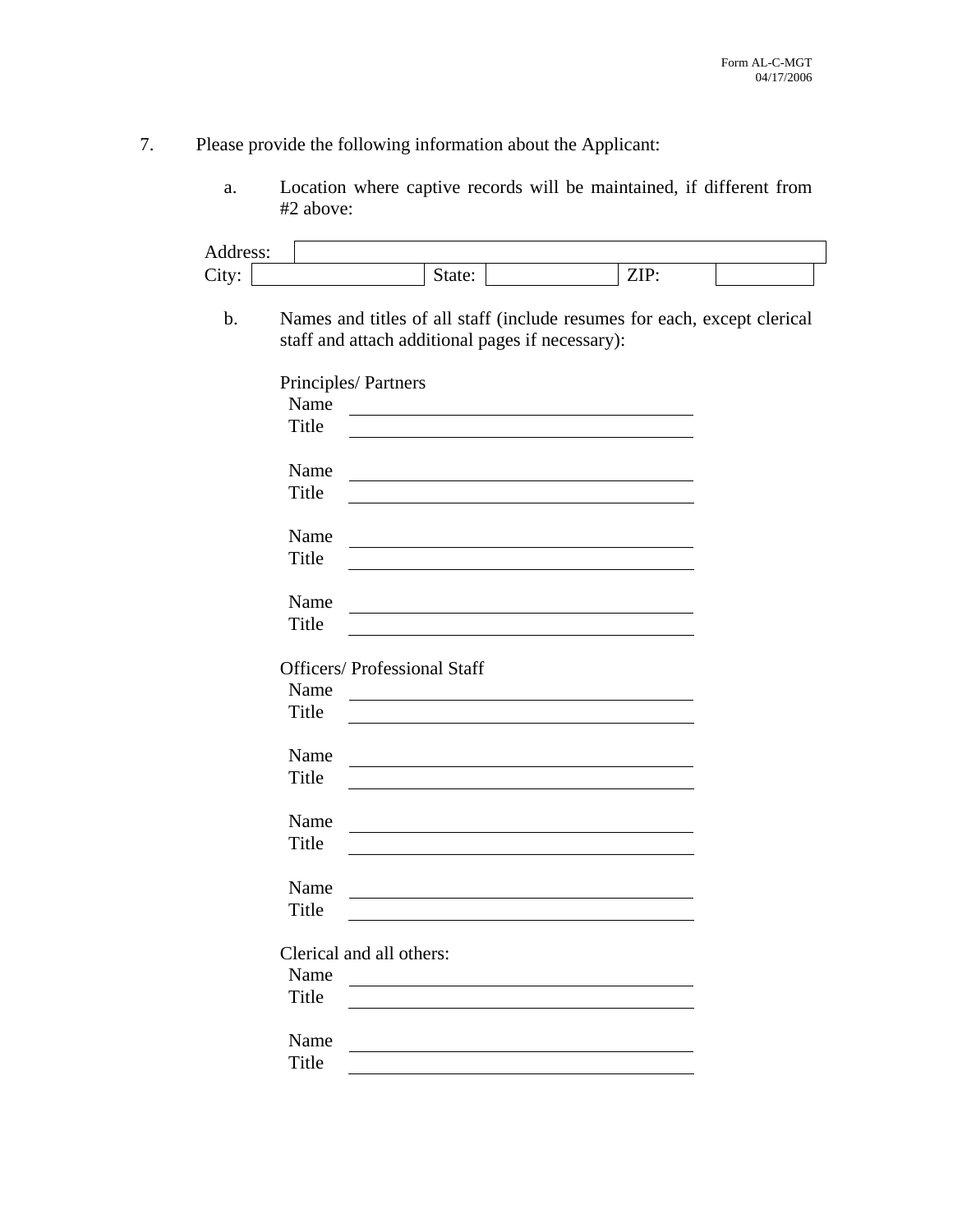| Name  |  |
|-------|--|
| Title |  |
|       |  |
| Name  |  |
| Title |  |
|       |  |

c. Number of captives under management:

<u> 1980 - Jan Barnett, fransk politik (</u>

<u> 1989 - Johann Barn, mars ann an t-Amhair an t-Amhair an t-Amhair an t-Amhair an t-Amhair an t-Amhair an t-Amh</u>

d. Names of all domiciles where licensed or approved as a captive manager:

- 8. State captive services provided directly by the Applicant:
- 9. State captive services Applicant intends to subcontract to third parties (include copies of such agreements):
- 10. Does the Applicant currently carry any of the following types of insurance (If yes, please attach a copy of the policy):

|                                  | Yes | Nο |
|----------------------------------|-----|----|
| Directors and Officers Liability |     |    |
| <b>Errors and Omissions</b>      |     |    |
| Fidelity/Crime                   |     |    |

11. As of the date of this application, have any of the professional employees of the Applicant ever been the subject to any of the following as a result of professional activities?

|                                       | Yes | No |
|---------------------------------------|-----|----|
| <b>Regulatory Reprimand</b>           |     |    |
| <b>Regulatory Disciplinary Action</b> |     |    |
| <b>Admission Refusal</b>              |     |    |
| <b>Admission Approval</b>             |     |    |
| License Revocation (Any form)         |     |    |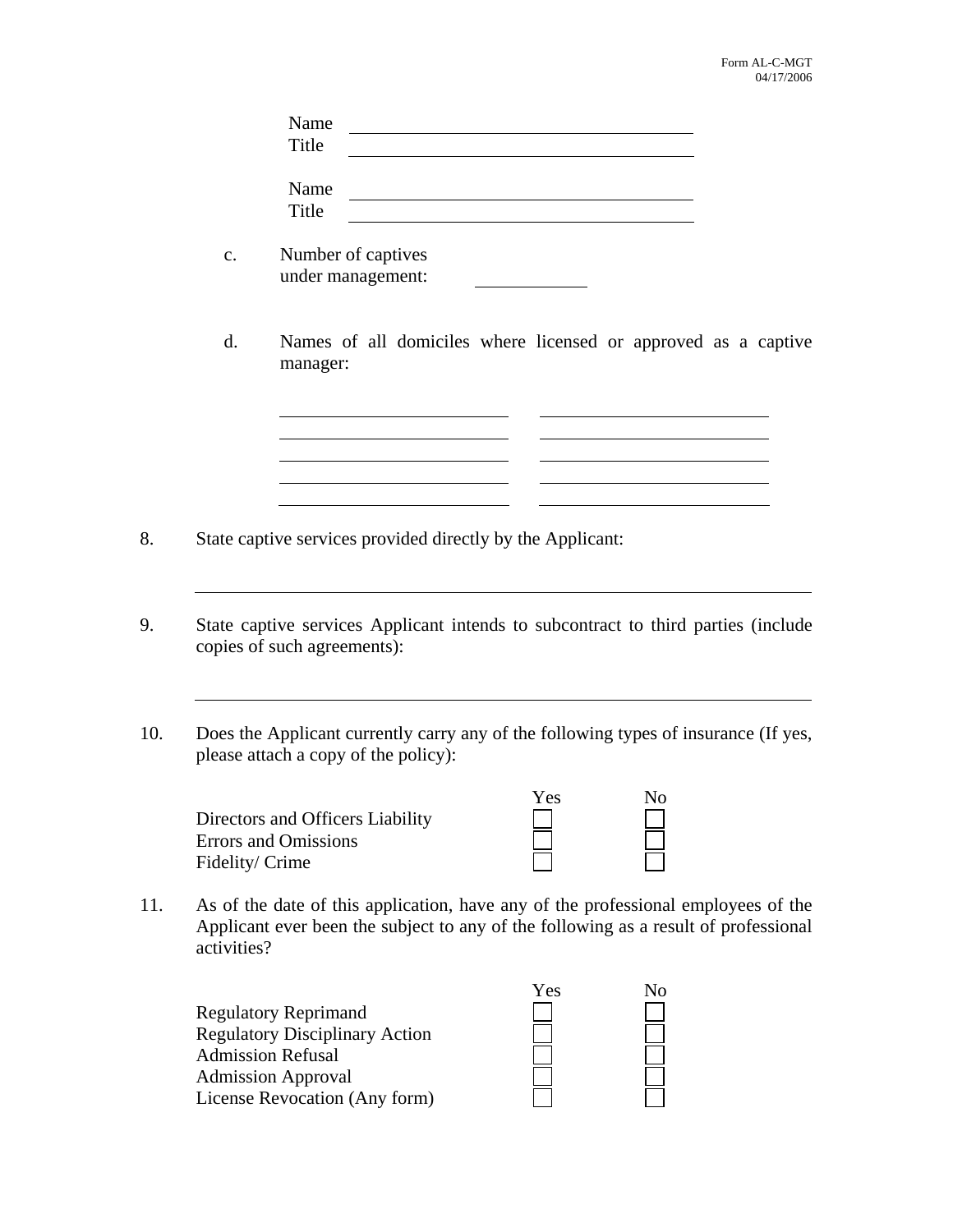12. Has the applicant ever been denied approval as a captive manager in any jurisdiction? (If yes, attach a detailed explanation.)



13. As of the date of this application, have any claims or suits ever been made against any of the directors, officers, principles, partners or professional employees of the Applicant arising out of professional services? (If yes, attach a detailed explanation.)

| Yes<br>$\mathbf{L}$ | No |
|---------------------|----|
|---------------------|----|

- 14. Provide a listing of any directors, officers, principals, partners or professional employees holding an ownership interest in any captive insurance company under management. (List should state the ownership interest held.)
- 15. Provide a listing of all directors, officers, principals, partners or professional employees that currently serve, or will serve, as a board member of any captive insurance company the Applicant manages or will manage.
- 16. State whether any director, officer, principal, partner or professional employee performs or intends to perform any services other than captive management services to a captive insurance company under management or to a shareholder of a captive insurer.
- 17. Using Form AL-C-BIO, provide a biographical affidavit for each director, officer, principal, partner and professional employee of the Applicant.

**I HEREBY SWEAR OR AFFIRM UNDER PENALTY OF LAW THAT THE INFORMATION PROVIDED HEREIN IS, TO THE BEST OF MY KNOWLEDGE, COMPLETE AND TRUTHFUL IN ALL RESPECTS. I FURTHER UNDERSTAND THAT THE SUBMISSION OF FALSE OR INACCURATE INFORMATION SHALL BE GROUNDS FOR DENIAL OF APPROVAL TO ACT AS A MANAGER OF CAPTIVE INSURANCE COMPANIES IN THE STATE OF ALABAMA.** 

Name

Title

Signature Date